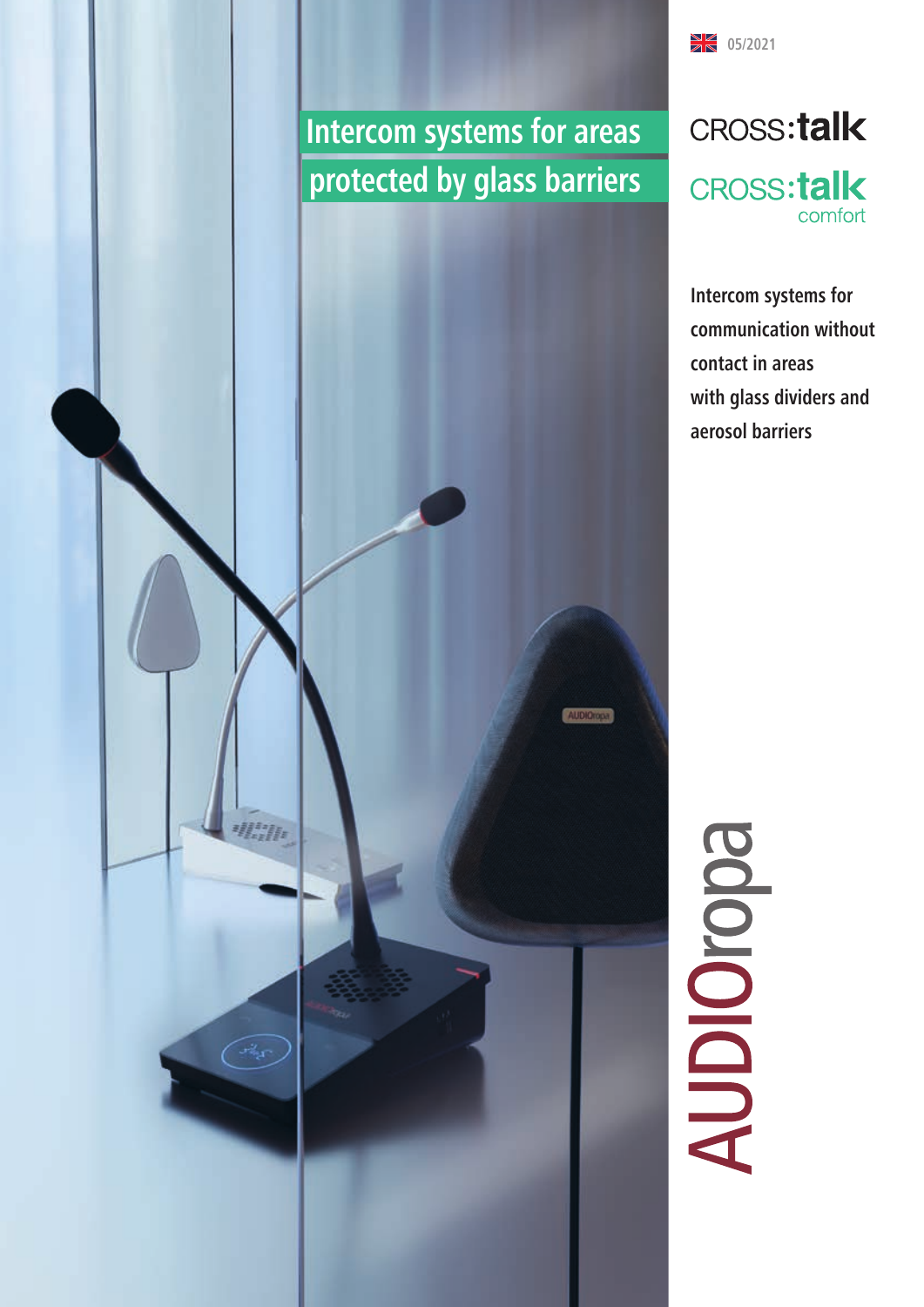# **»cross:talk« – Features**

- DSP-based signal processing
- ▄ No clicking noises in the loudspeakers due to touch keys or push buttons
- ▄ Automatic functions: Volume adjustment according to the respective meeting distance, reduction of ambient noise
- ▄ Three selectable volume levels for different environments
- Connection of microphone units via a single cable
- ▄ Optional: Playback of individually stored welcome and farewell announcements corresponding to the respective area of use (only with »cross:talk comfort«)
- Remote supervisor intercom via one-button call
- ▄ Integrated component self-test
- Status control LEDs

### **»cross:talk« / »cross:talk comfort«**

»cross:talk« is an intercom system for contactless dialogue in areas with protective glass dividers and aerosol barriers.

The »cross:talk« and »cross:talk comfort« systems are characterised by high speech intelligibility and simple operation.

»cross:talk comfort« additionally provides two predefined announcements that can be called up at the touch of a button.

While »cross:talk«, the silver-coloured basic system, has slightly raised and ›haptically present‹ push-buttons with assigned LEDs, »cross:talk comfort« is operated by means of touchkeys.

### **Anwendungskomfort**

»cross:talk« systems are very easy to operate and have convenient automatic functions. The internal DSP signal processing adjusts the volume accordingly to the respective meeting distance. Both systems detect ambient noise and reduce its influence on the speech signals. The efficient Class-D amplifiers ensure clear and powerful sound with high speech resolution. No further adjusting is required during the dialogue.

| »cross:talk«                  |                                                                                              | article no.: A-5810-0 |
|-------------------------------|----------------------------------------------------------------------------------------------|-----------------------|
| »cross:talk comfort«          |                                                                                              | article no.: A-5800-0 |
| Power supply and consumption: | 12 V DC / 1.5 A                                                                              |                       |
| Power consumption:            | $\leq$ 5 W                                                                                   |                       |
| Signal-to-noise ratio:        | $\geq 90$ dB                                                                                 |                       |
| Frequency response:           | 20 Hz - 16 kHz                                                                               |                       |
| Operating temperature         | $-10 °C - 55 °C$                                                                             |                       |
| Humidity:                     | $\leq$ 90% rH (non-condensing)                                                               |                       |
| Connections:                  | Mains connection, unbalanced audio output, RJ45 (without function), external microphone unit |                       |
| Gehäusefarben                 | »cross:talk«: matt silver / »cross:talk comfort«: black                                      |                       |
| Dimensions / weight:          | Internal unit: 160 x 95 x 46.5 mm / 0.44 kg                                                  |                       |
|                               | External unit: 102 x 83 x 24 mm / 0.2 kg                                                     |                       |



Subject to change without notice



Microphone

## **Expansion options**

In addition to the power supply and the link for the external microphone unit, the internal microphone unit also provides an audio output via a central connection cable. This allows connection to an inductive hearing system for wireless speech transmission to hearing aids or cochlear implant systems.

## **»cross:talk« – possible areas of application**

The system is designed for use in areas where glass partition panes are installed to protect against contact for hygienic reasons, and where excellent audio understanding between the communicating parties plays a central role. These include bank and post office counter areas, hotel receptions as well as medical and cultural facilities, information, advisory and sales counters in the transport sector or contact and visiting rooms in penitentiary facilities.